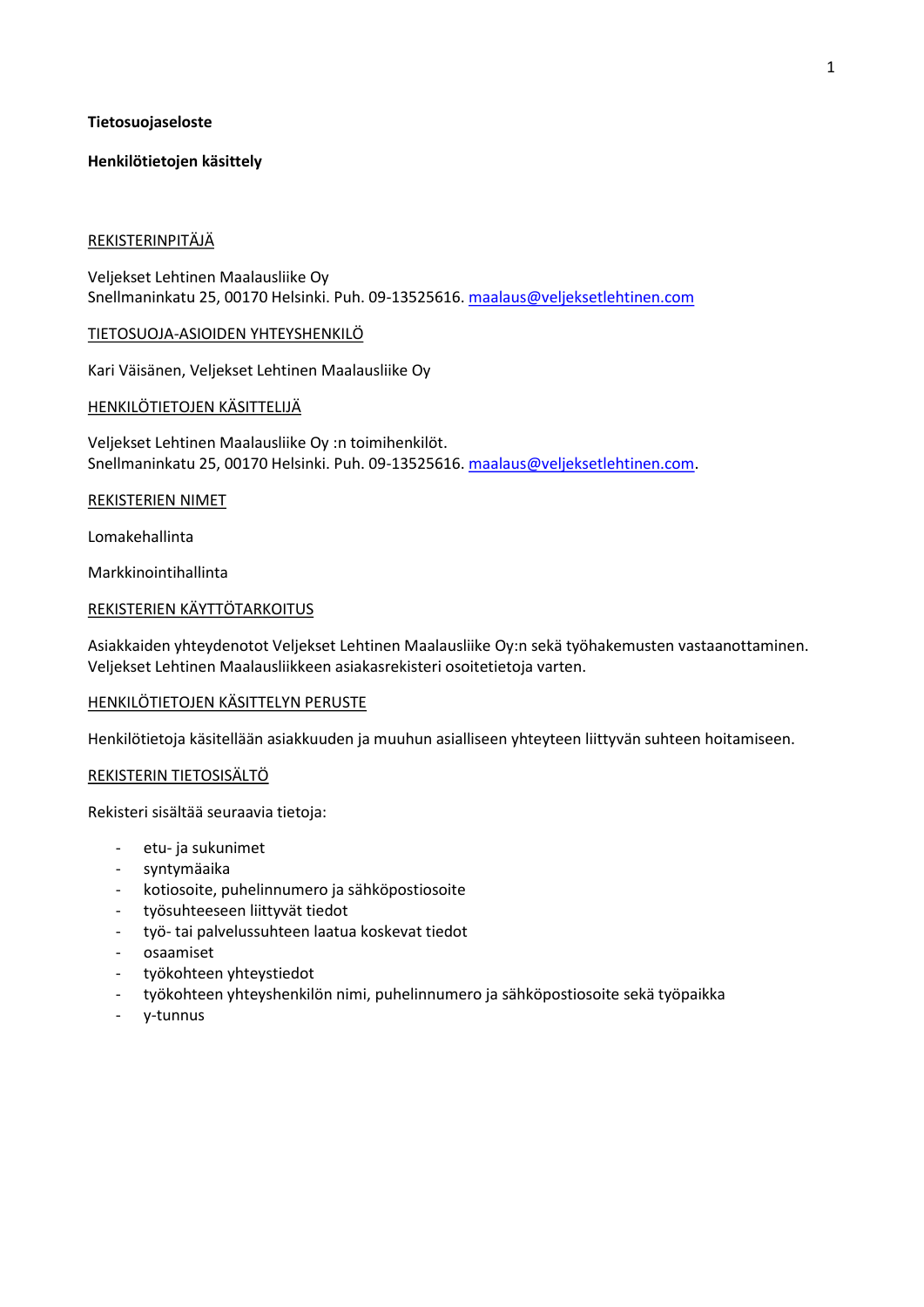# HENKILÖTIETOJEN KÄSITTELY

Henkilötietoja käsitellään Innox Oy:n ylläpitämässä ohjelmistossa.

Lomahallintaan tiedot antaa työnhakija tai asiakas. He täyttävät www.veljeksetlehtinen.com sivuilla olevan yhteydenottolomakkeen. Täytetystä lomakkeesta tulee tieto maalaus@veljeksetlehtinen.com sähköpostiin. Lomaketta pääsee käsittelemään lomakehallintaan henkilöt, joilla on sinne henkilökohtainen salasana.

Innox Oy vastaa tietojen säilyttämisestä ja suojaamisesta.

### HENKILÖTIETOJEN KERÄÄMINEN

Tiedot saadaan, kun työnhakija, tarjouspyynnön tekijä tai yhteydenottolomakkeen täyttäjän tallentaa tiedot lomakkeelle ja lähettää ne Veliekset Lehtinen Maalauslijke Ov:lle.

# HENKILÖTIETOJEN LUOVUTTAMINEN

Henkilötietoja ei luovuteta ulkopuolisille.

Henkilötietoja ei luovuteta EU:n ulkopuolelle.

### HENKILÖREKISTERIN JA REKISTERITIETOJEN SÄILYTTÄMINEN, ARKISTOINTI JA HÄVITTÄMINEN

Tietoja säilytetään ja arkistoidaan Innox Oy:n ohjelmistossa. Ohjelmien sisältämät tiedot poistetaan IT2018 YSE mukaisesti sopimuksen päättyessä.

Veljekset Lehtinen Maalausliike Oy poistaa yhteydenotot lomakehallinnasta, heti asian käsittelyn jälkeen.

# REKISTERÖIDYN TARKASTUSOIKEUS

Rekisteröidyn tulee pyytää halunsa tarkistaa häntä koskevat tiedot Innox Oy:n järjestelmästä. Pyyntö esitetään Sirpa Elfille tai Kari Väisäselle kirjallisesti. Pyydetyt tiedot noudettavissa paperisena tulosteena Veljekset Lehtinen Maalausliike Oy:n toimistosta kuukauden kuluessa.

#### TIEDON KORJAAMINEN

Rekisteröidvllä on oikeus vaatia oikaisemaan häntä koskevat epätarkat ja virheelliset tiedot huomioiden tietojen käsittelyyn liittyvät tarkoitukset.

### YRITYKSEN TIETOTURVA

Veljekset Lehtinen Maalausliike Oy:ssa henkilötietojen käsittelyssä otetaan huomioon luottamuksellisuus, eheys, käytettävyys ja vikasietoisuus.

Innox Oy käyttää ohjelmissaan SSL-suojattuja yhteyksiä.

Innox Oy:n henkilöstä toimii yrityksen tietoturvaohjeistuksen mukaisesti.

Veljekset Lehtinen Maalausliike Oy:n työntekijöitä, jotka työskentelevät henkilörekisteriasioiden kanssa sitoo salassapitosopimus.